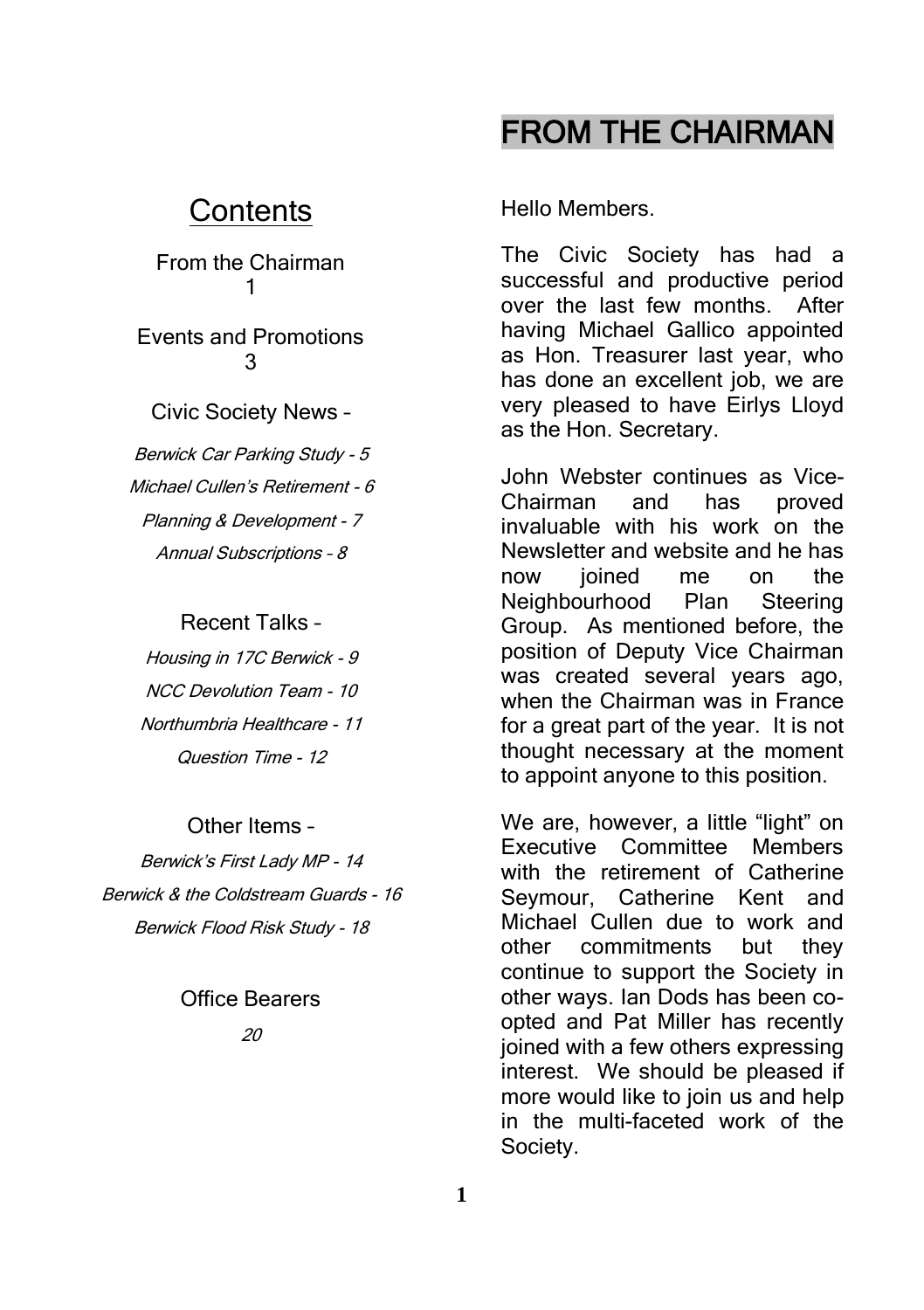Michael Gallico now chairs a Planning and Development Sub-Group which is comprised of a strong team: as well as himself. John Webster, Judy Nicholson, Pat Miller, George May and myself are part of the group. Planning applications are discussed and, if necessary, an official response and opinion is sent from The Civic Society.

I have agreed to stay on as Chairman for one more year. I know I said that last year but this will definitely be my last year. It is not good for a Chairman to stay on too long when new blood and fresh ideas would be advisable.

"The true description of her Majesties Town of Barwick" exhibition in The Main Guard was very much appreciated and visiting children really loved trying on the Elizabethan costumes. This exhibition carries on this year and it is planned that we will have the added interest in the Soldiers' Room of The Tweed 1000 Tapestry being worked on occasions by a small group of needlewomen. The Main Guard opens on 1<sup>st</sup> June until 30<sup>th</sup> September. Thanks to Marion Mead for all her support and also the co-ordinators and stewards.

We have been pleased to give donations to the Tweed 1000 Tapestry project, the Tweedmouth Crowning and Carnival Committee and for the Spittal Gala.

In the midst of all the problems at Berwick Academy, it was good that a pupil was identified to receive our<br>Award last vear. On the  $19<sup>th</sup>$ Award last year. December, I presented the prize to Dorothy Kelsey who had made an outstanding contribution to the wider community.

Many feel that Berwick is really moving forward with the Neighbourhood Plan, the Barracks Heritage Hub, the Port for cruises (pontoons) and plans for Spittal Point. The Civic Society has representation on the Neighbourhood Plan, Barracks Heritage Hub and with the Coastal Communities group. Also, a Berwick Regeneration Commission has been established with the purpose being to bring democratic legitimacy and delivery to regeneration. It is difficult to make much comment at the moment as it is all very much in the 'melting pot' or 'high seas' at the moment! However, we shall endeavour to keep members informed and give a platform to the key participants in all these projects.

I was invited recently to a moving KOSB exhibition in The Barracks entitled "The Aftermath" depicting the privations suffered after the First World War. It was good to see the old Officers' Mess nicely refurbished.

The Spittal Improvement Trust has asked the Civic Society to give its support for a full internal and external restoration of the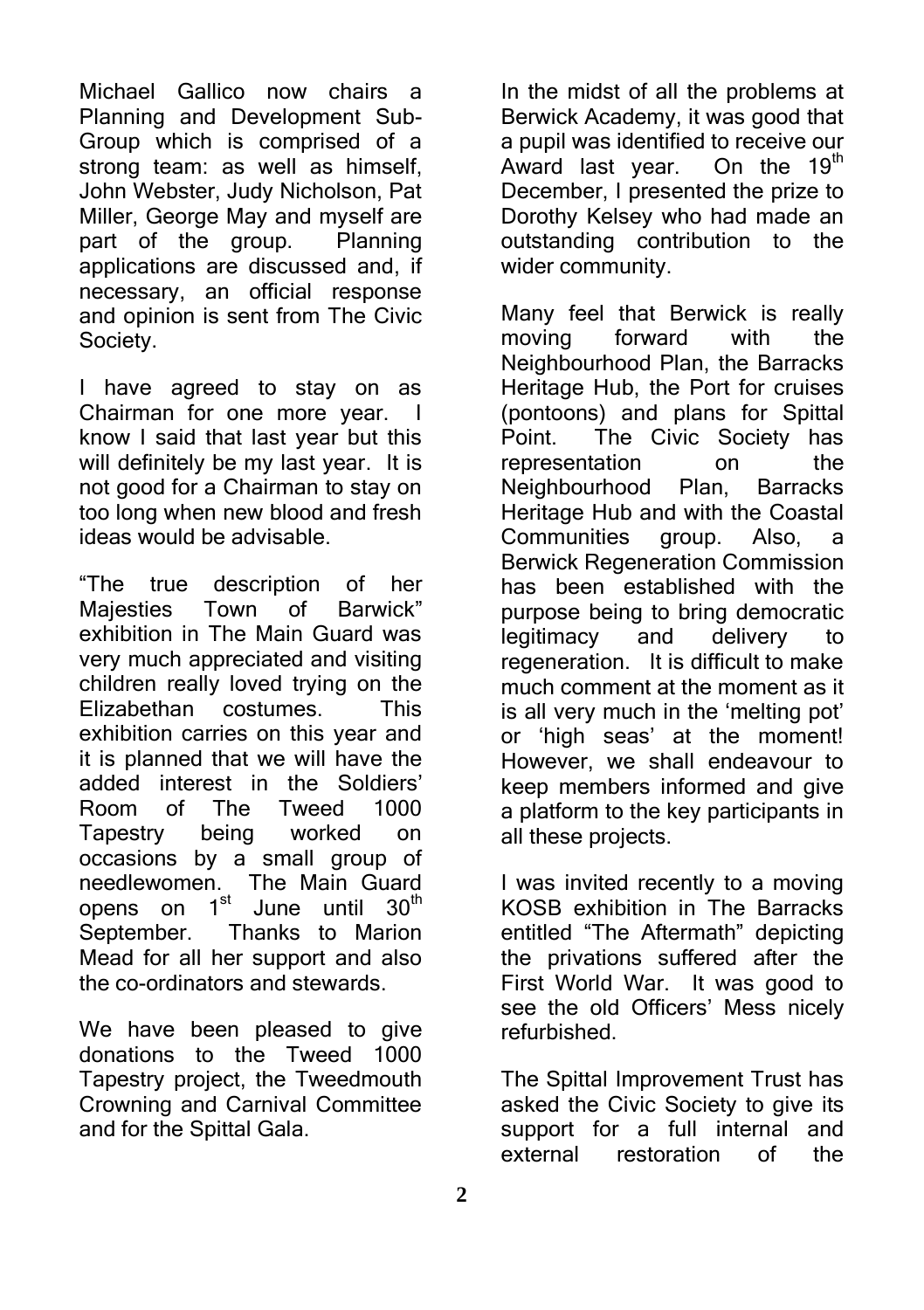Sandstell fishing shiel. This is a really excellent, imaginative plan – just the thing for this highly valuable part of the town and its potential.

I am part of a small committee organising Heritage Open Days and the aim is to make it a really successful event this year. We are joining forces with the Film and Media, Food and Beer, and Literary Festivals to cooperate with publicity and funding.

Lastly, I should like to pay tribute to Michael Cullen who has retired from the Executive and also from writing our *Berwick Advertiser* reports, which he has done for many years. He has assiduously done this task, attending every meeting and writing on sometimes very complex and detailed subjects. We owe him great thanks. Fortunately, he will still be assisting the Society in other ways. An appreciation of Michael by John Webster is included in this Newsletter.

Hope to see many of you over the next few months and have a very enjoyable summer.

#### Zoreen, Lady Hill

# EVENTS AND PROMOTIONS

Last year's Autumn Season continued with a talk given by Dr Adrian Green, Lecturer in History at Durham University entitled; "Little Happier than Hell ? – Housing in 17<sup>th</sup> Century, Berwickupon-Tweed and Northumberland." Dr Green had been a tutor of Catherine Kent, who chaired the meeting. This was a very interesting talk and well attended.

We held our annual Remembrance Service on 11<sup>th</sup> November at The Main Guard.  $2017$  was the  $100<sup>th</sup>$ anniversary of The Battle of Passchendaele. As always it was an extremely moving service conducted by Canon Christopher Smith, assisted by Jimmy Mercer KOSB and piper, Andrew Smith. It was well-attended but, unfortunately, pupils from Longridge Towers Junior School could not attend as it was held on a Saturday. However, last year, the excellent, young cornet player from Longridge sounded the Last Post. The 651 poppy crosses, were again laid out by the cadets, scouts and cubs led by Paul Marshall, Anne Forbes and Debra Jerden.

Next year as Remembrance Day actually falls on the Sunday, we shall be holding our service on the Friday.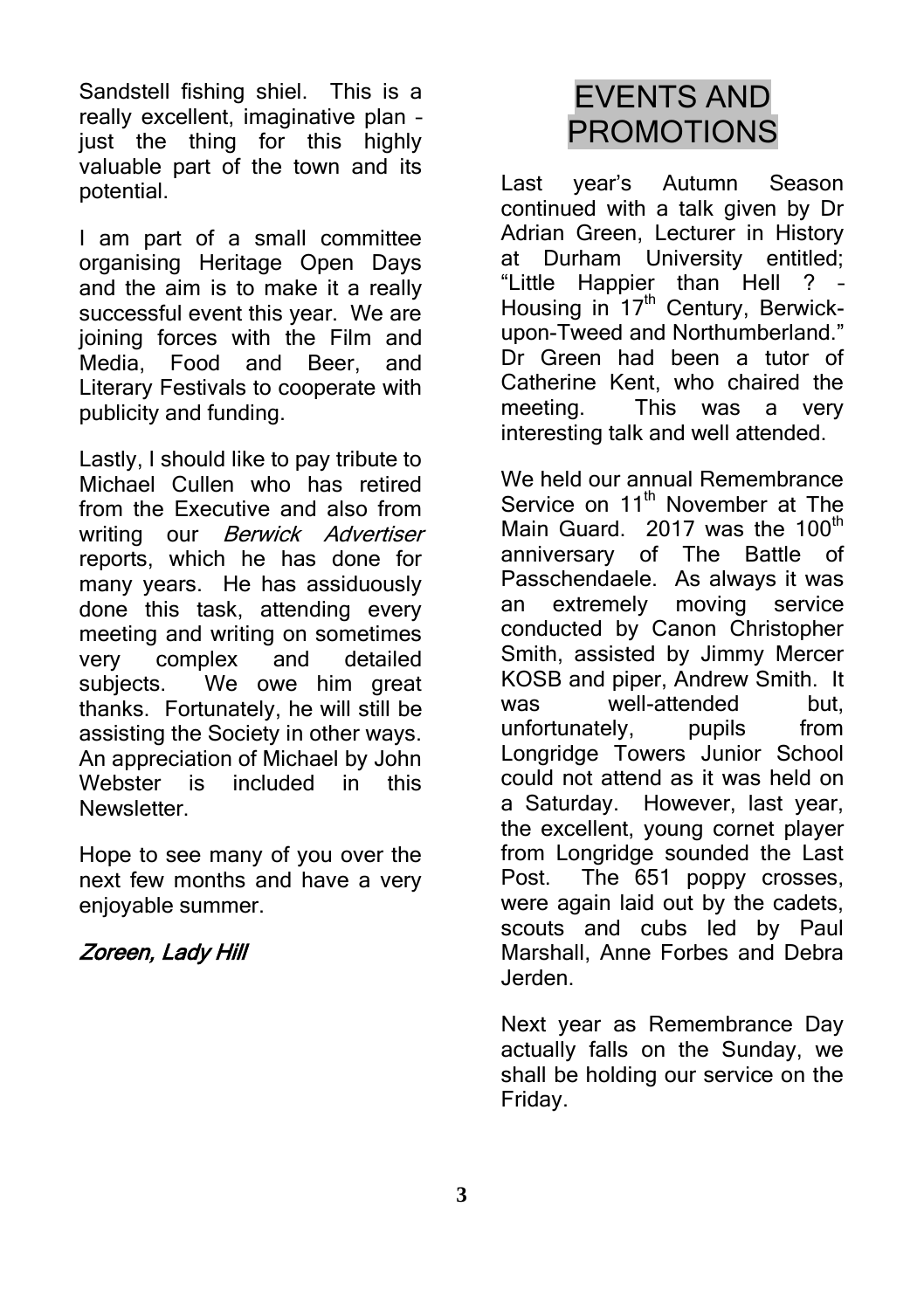The Christmas Party was held on  $8^{\rm th}$ December and we were delighted and very grateful that Michael and Alison Gallico offered to host the event in their refurbished new home, 72 Ravensdowne. Fifty-five members attended a most enjoyable evening.

The first of the 2018 meetings was held on  $10<sup>th</sup>$  January when we welcomed back Mr Geoff Paul to give a talk in his new role as part of the North of Tyne Devolution Team.

This was followed on 26<sup>th</sup> February by a talk given by Mrs Daljit Lally, the Chief Executive of Northumberland County Council and Director of Delivery for Northumbria Healthcare on her first visit to the Society.

Both meetings were constructive and well-attended.

On 14<sup>th</sup> March we held one of our popular Question Time sessions with panellists Professor Michael Wright, Mr Jonathan Lee, Headmaster of Longridge Towers School, and Tania Willis, the internationally-acclaimed illustrator who is playing a key role in the Tweed 1000 project.

Michael Cullen's reports on these meetings are contained in this **Newsletter** 

As always, much appreciation should be recorded to the

speakers who give of their time, the caterers and all those who help at the meetings.

#### Zoreen, Lady Hill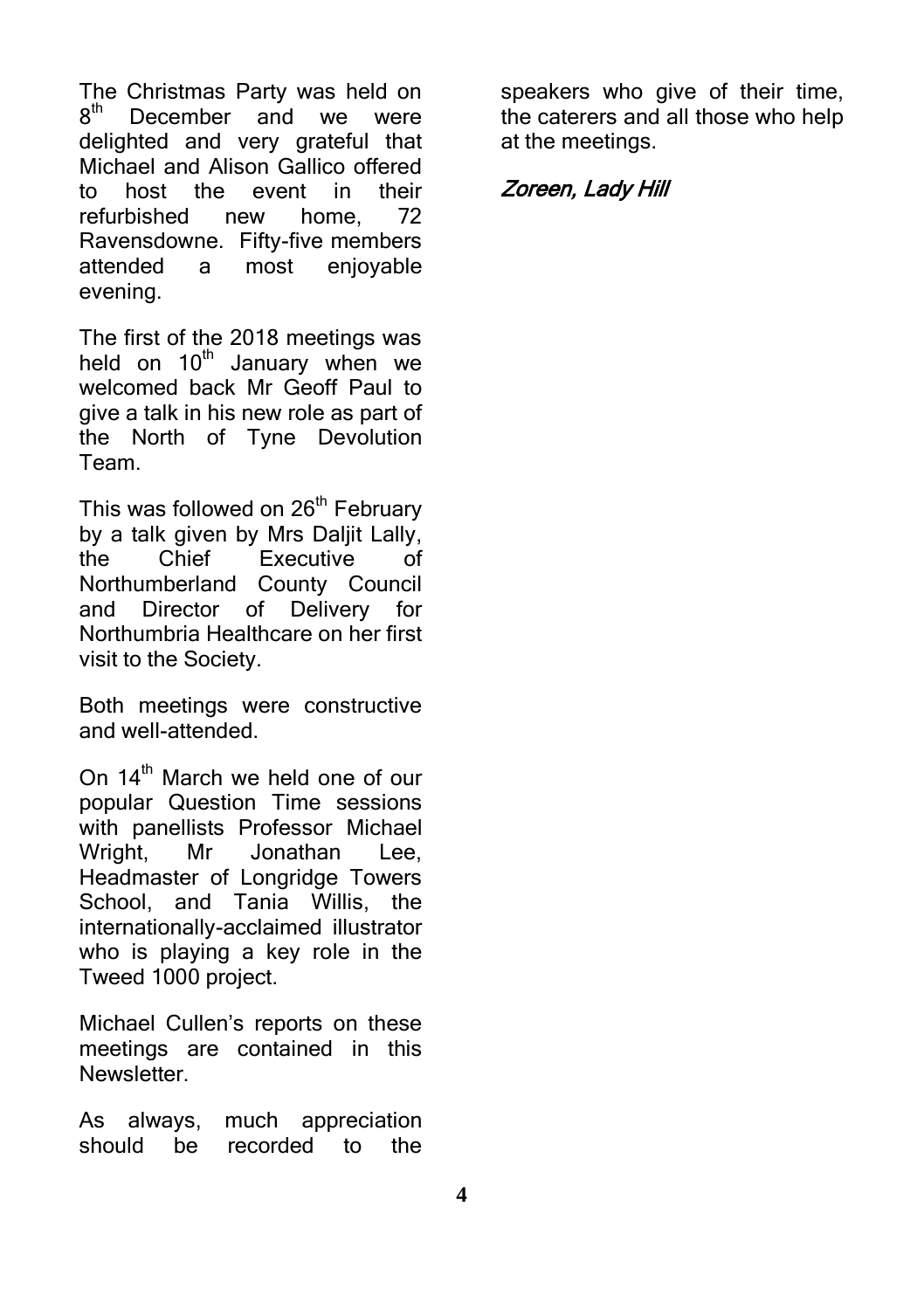# CIVIC SOCIETY NEWS

# CAR PARKING STUDY BY NCC



Car Parking in Berwick - Too Little or Too Much?

NCC commissioned a study by consultants AECOM to look at the parking situation in several towns within Northumberland, including Berwick. This resulted in a detailed analysis of the car parking arrangements within the town looking at such things as locations, capacity, occupancy etc. with suggestions as to where additional parking could be found.

Many of these suggestions could be dismissed either because the site was already under development or was inappropriate - such as converting the grass area in front of the barracks, used for the food festival and other events.

The Civic Society considered the report carefully then submitted a response, as did other community organisations such as CAAG and the Neighbourhood Planning Group. It should be noted that NCC have stated clearly that this is a study and that it would be up the Town Council to agree on the way ahead.

The AECOM report and the Civic Society's response (too long for inclusion in the Newsletter) are available to anyone interested on the BCS website (berwickcivicsociety.org.uk) under the "Society News" tab.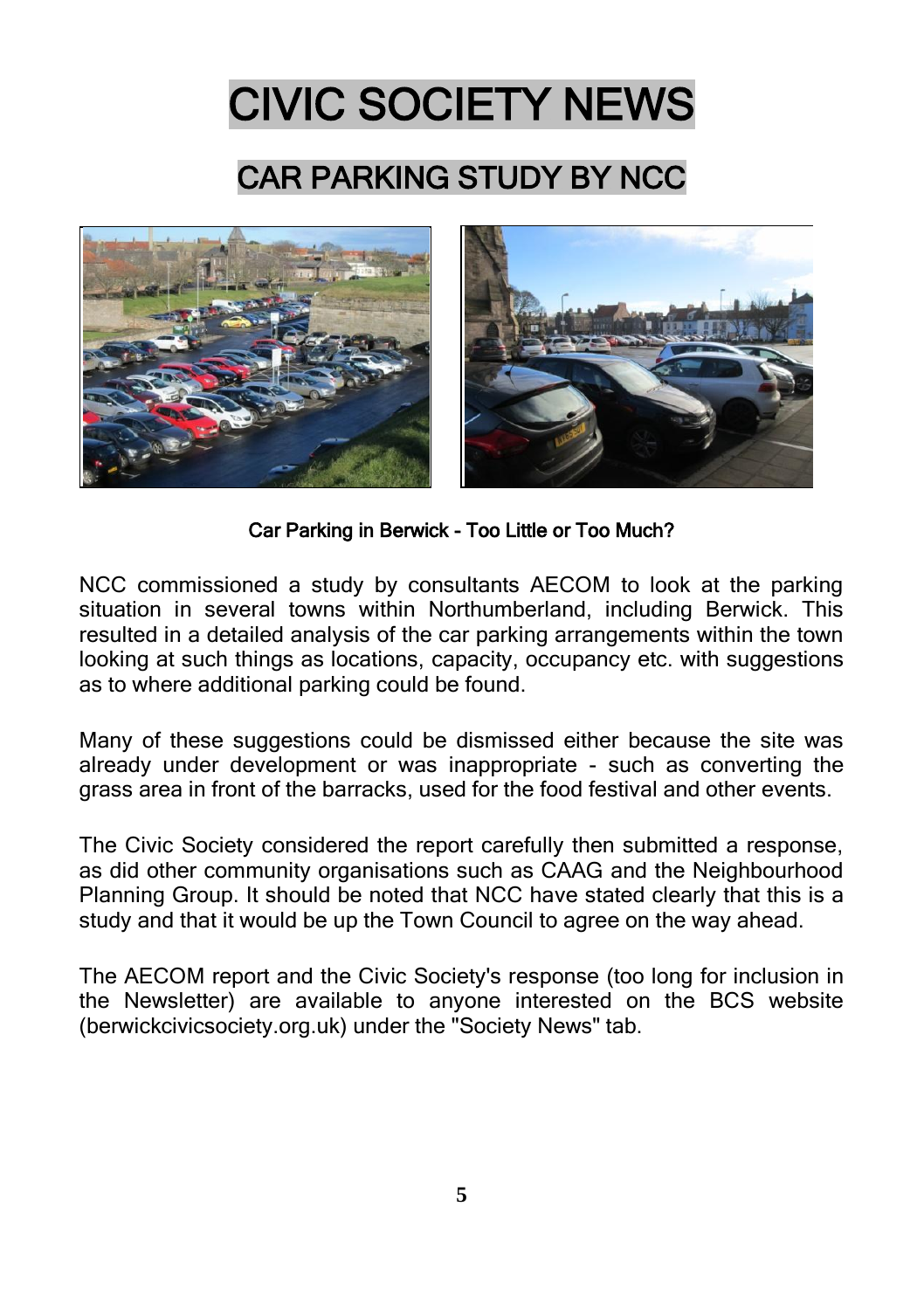# MICHAEL CULLEN



#### Michael retires from his role of BCS Meeting Reporter

Michael has written reports on Civic Society meetings for the Advertiser and the Society Newsletter for some while. He has now decided that 'enough is enough' and that he would like to be able to sit and enjoy listening to the talks without having the added stress of making notes then writing them all up at the end. He will be sadly missed in this role because of his talent for condensing often complex discussions in a clear and easy to read manner.

Michael was a regular visitor to Berwick from the 1960s onwards with increasingly lengthy holiday spells at the Ness Gate Hotel "of blessed memory" while still teaching in the south of England. He bought a house in Berwick in 1987 and moved to the area on a permanent basis on his retirement from teaching.

Michael is of course well-known in the area for the books he has written on the history of Spittal ('Early Victorian Spittal (1837- 1964)' & 'Late Victorian Spittal') and Berwick and his other contributions of a general nature to the Newsletter. I am pleased to say that he is going to continue to<br>contribute articles for our contribute articles for our entertainment and enlightenment.

I have to confess to cribbing material from some of Michael's publications on a regular basis to help me pad out the Newsletter and avoid blank pages. Anyway, a heartfelt thank you to Michael for all the time and effort he has spent over the years working for the Civic Society.

#### John Webster



Zoreen presents Michael with wine and a book token at the 2018 AGM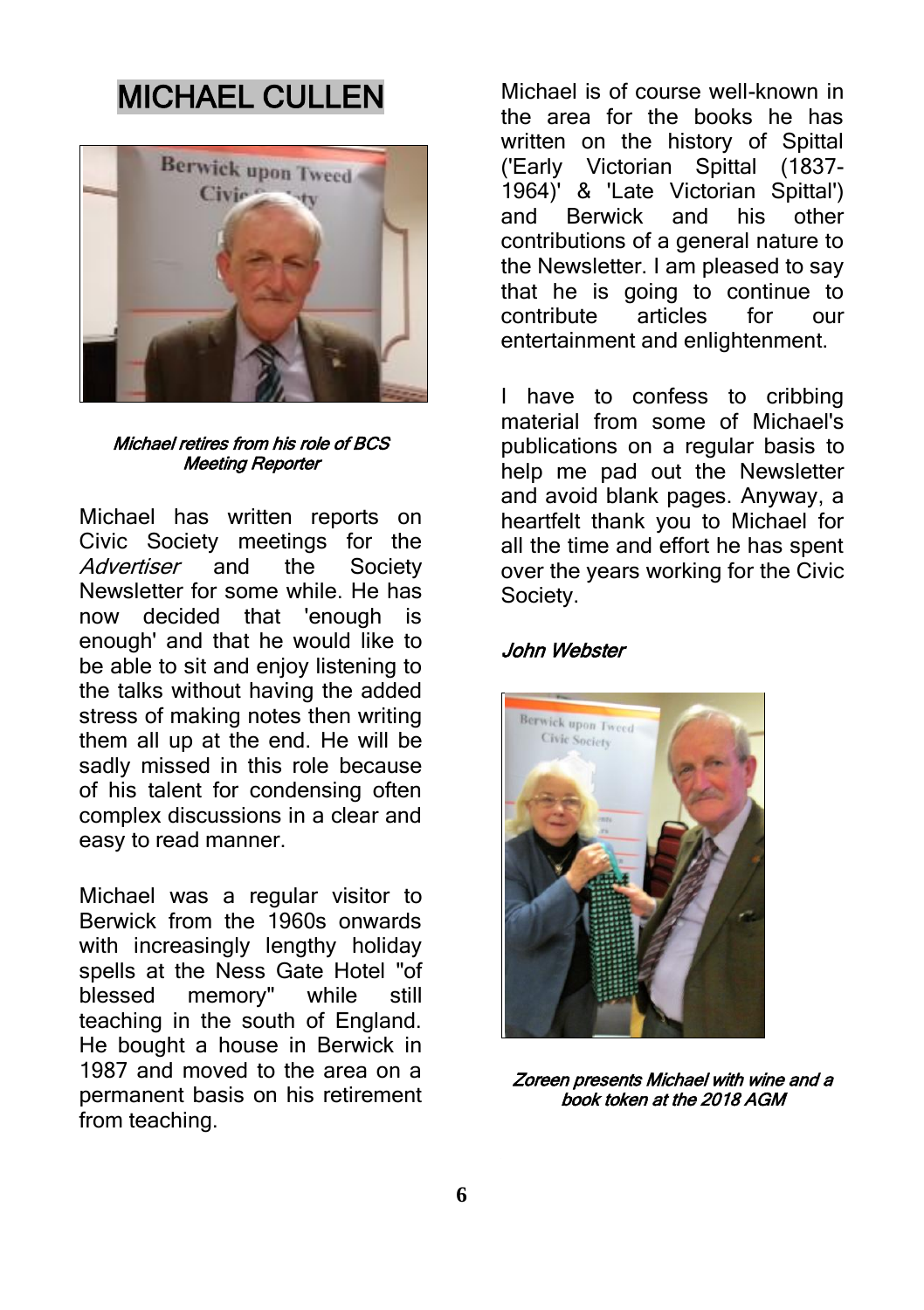# PLANNING & DEVELOPMENT

The P&D Subcommittee, revived last year, aims to review all planning applications that affect listed buildings or the conservation areas in the town, on both sides of the river. Its aim is, simply, to discourage poor developments or alterations and encourage good design and planning: the committee will actively lodge its support for good proposals.

The Civic Society is of course not the only body to review applications - others include the Town Council, the Conservation Area Advisory Group (CAAG), the NCC's Conservation Officer, the St Boisil's Residents' Association and English Heritage - but the P&D committee aims to make its own independent judgement.

It meets almost monthly, reports back to the Society's Executive Committee and currently consists of five regular members and is happy to involve more. No specialist professional knowledge of architecture or planning is required, although anyone with those backgrounds would be very welcome.

Since last autumn the principal cases reviewed have been the successive plans to build additional houses adjacent to the Ramparts in the grounds of St Aidan's House. The Society has<br>repeatedly objected to this repeatedly objected to this example of 'planning creep': a developer trying to add extra dwellings to a development after approval.

The Society objected to the retrospective application for the advertising outside Pets at Home; and there is a persistent problem with retrospective applications for work already undertaken (sometimes very poorly). Another frequent type of application is for replacement with double-glazed windows and we have asked NCC to clarify its guidelines for these.

I should say that the vast majority of planning applications are reasonable and well-presented, so they evoke no comment, but the committee has been unhappy on (a few) occasions with poor plans and elevation drawings or when an applicant has submitted no proper heritage and design statement for major work. Without these it is hard to see why alterations are needed or how they will be built and look.

On the other hand there have been several applications for the conversion into housing of empty offices or floors above shops and (so long as important historical features are preserved): this kind of re-use has been welcomed.

All planning applications and their supporting documents and public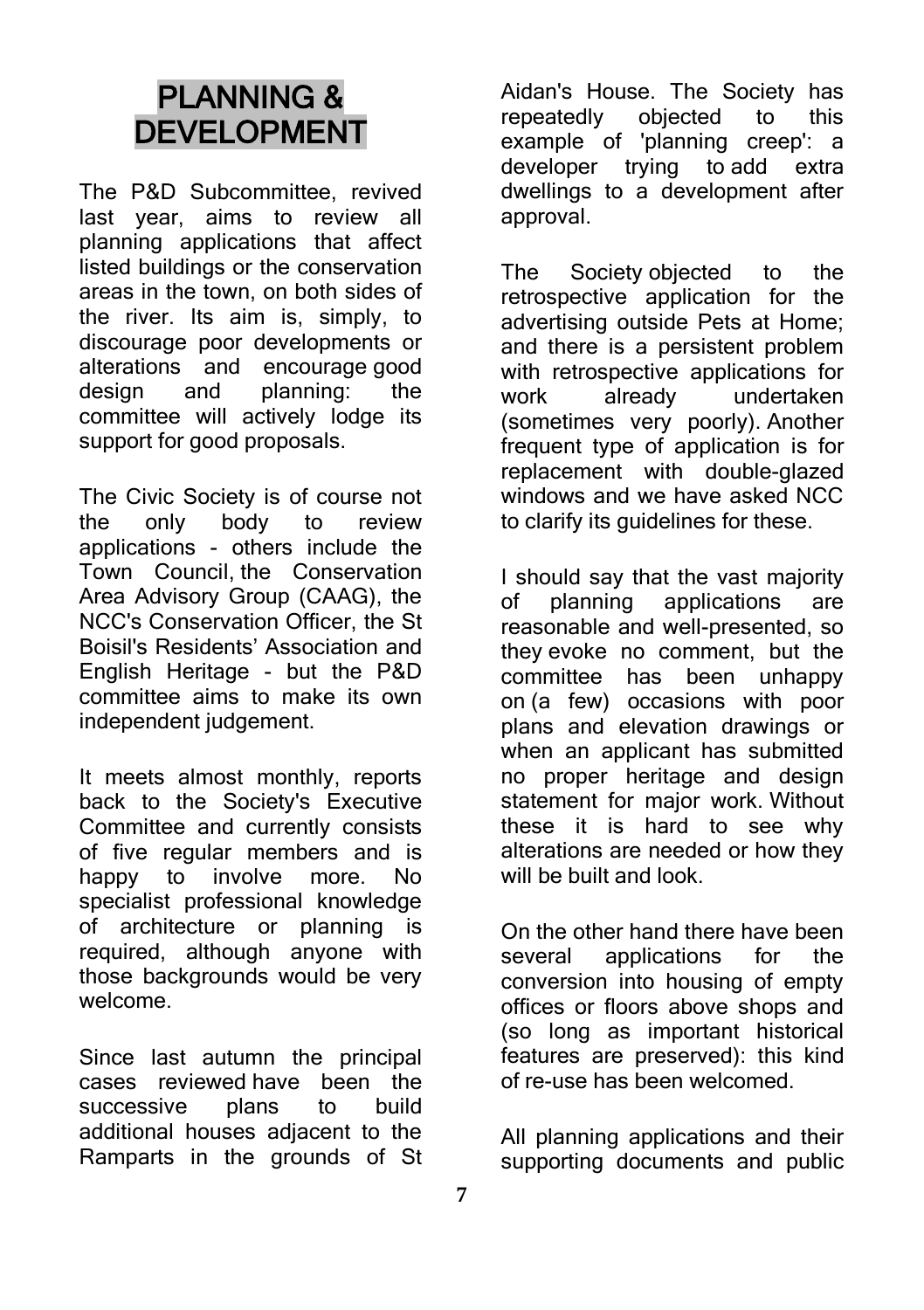comments can be viewed on the NCC planning portal at:

[https://publicaccess.northumberlan](https://publicaccess.northumberland.gov.uk/online-applications/search.do?action=simple) [d.gov.uk/online](https://publicaccess.northumberland.gov.uk/online-applications/search.do?action=simple)[applications//search.do?action=si](https://publicaccess.northumberland.gov.uk/online-applications/search.do?action=simple) [mple](https://publicaccess.northumberland.gov.uk/online-applications/search.do?action=simple)

#### Michael Gallico

(Chairman, P&D Subcommittee) planning@berwickcivicsociety.org.uk

## ANNUAL **SUBSCRIPTIONS**

Thank you to everyone who has already renewed their subscription for 2018: your support for the Society is much appreciated and it makes it easier to plan things like the print run for this Newsletter.

The subscription year runs from January to December, not from one AGM to the next, and it is the plan to send an annual reminder early in the year to those who do not have a standing order.

If you would prefer to pay by standing order or direct bank payment the Society's account details are Bank of Scotland sort code 12-12-57, account number 00156361, account name Berwick upon Tweed Civic Society and payments are due on 15th January.

The subscription is a modest £8 for an individual and £12 for a couple.

#### Michael Gallico (Hon. Treasurer)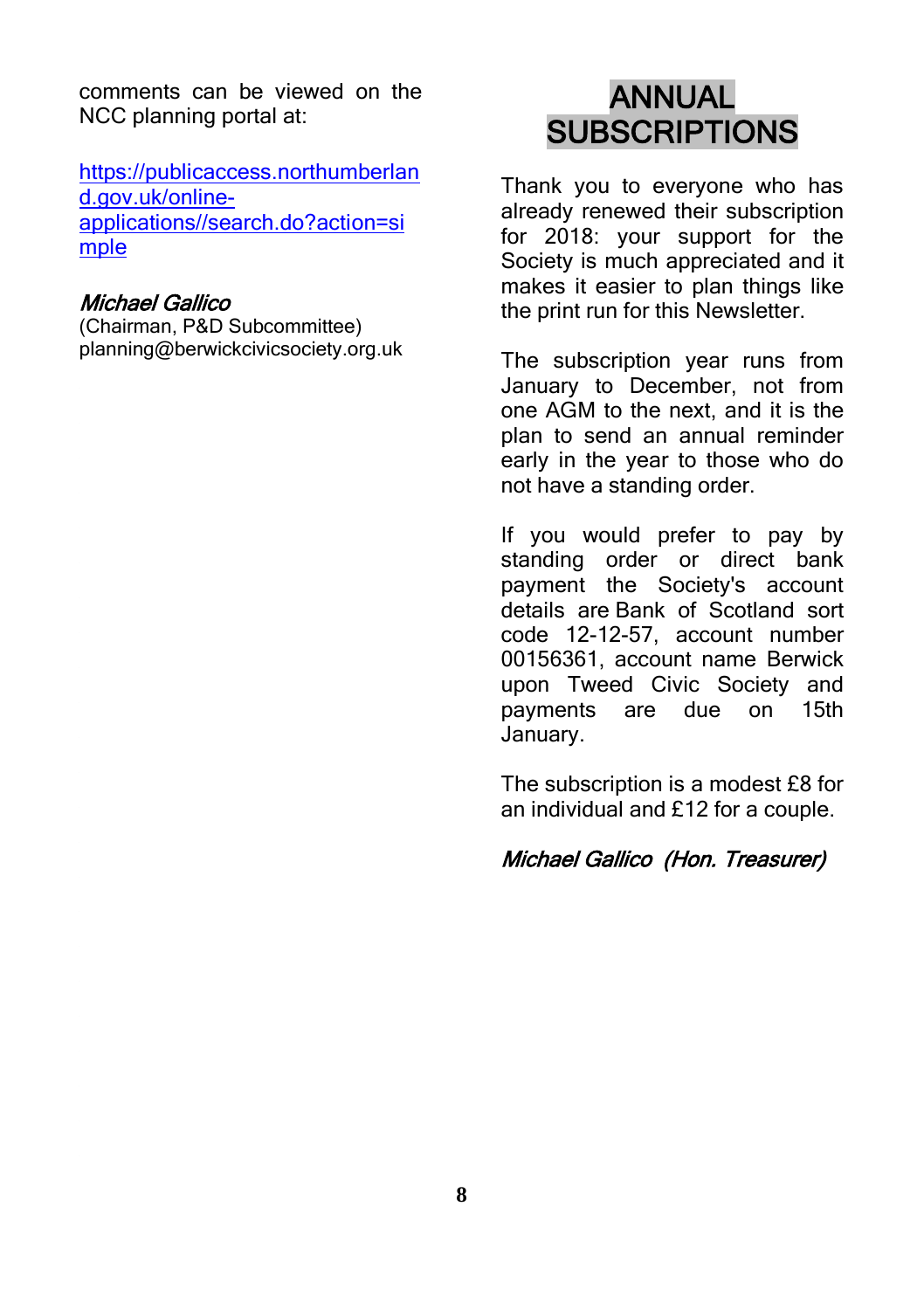# RECENT TALKS

Michael Cullen reports on recent Civic Society Meetings.

## HOUSING IN 17C BERWICK

"Little happier than in hell?" That was the introductory quote by Dr Adrian Green of Durham University to a richly illustrated talk on housing in seventeenth century Berwick and Northumberland on Wednesday 8th November.

Berwick emerged from the sixteenth century as a rural town. greatly dependent on salmon and grazing, but with an ambition to be rather more than that - a significant civil place in highly uncivil times. Unfortunately there are few signs now of Berwick's 17C building as the town was largely rebuilt after that.

The pele tower at Corbridge is a reminder of Border strife, of a land in Lord Macaulay's words, "constantly desolated by bands of historical marauders". So too, amongst other survivals, is the medieval tower of Belsay Castle.

Chipchase Castle, on the other hand, with its Renaissance flourishes, is a mark of more settled times. These prompted many distinctive town houses. One cited example is 22, Market Street,

Hexham which has mullioned windows, scrolled pediments and a double doorway, one the house entrance and the other possibly leading to a shop.

Lower down the social scale numerous bastle houses were built throughout Northumberland. In these, the ground floor was reserved for livestock where they might over-winter with steps that could be pulled up leading to the accommodation above. Single storey cottages that still exist such as Ladythorne Cottage, Cheswick with its single hearth, byre, chimney stack and 17C door head are often linked to much earlier building though dating can be difficult.

Dr Green explained the significance of the generally unpopular hearth tax, dating from the mid-16c, in that it works as something of a census and gives an impression of the status of the occupants. A single hearth would suggest abject poverty, two that the occupants were a bit better off, 3 or 4 comfortably off, 5 or more the status of gentleman or gentlewoman, more than 10 that of an inn, large complex, or great wealth, and 20 or more a grand house. This was later superseded by the chimney tax, the window tax, and 'temporary' income tax.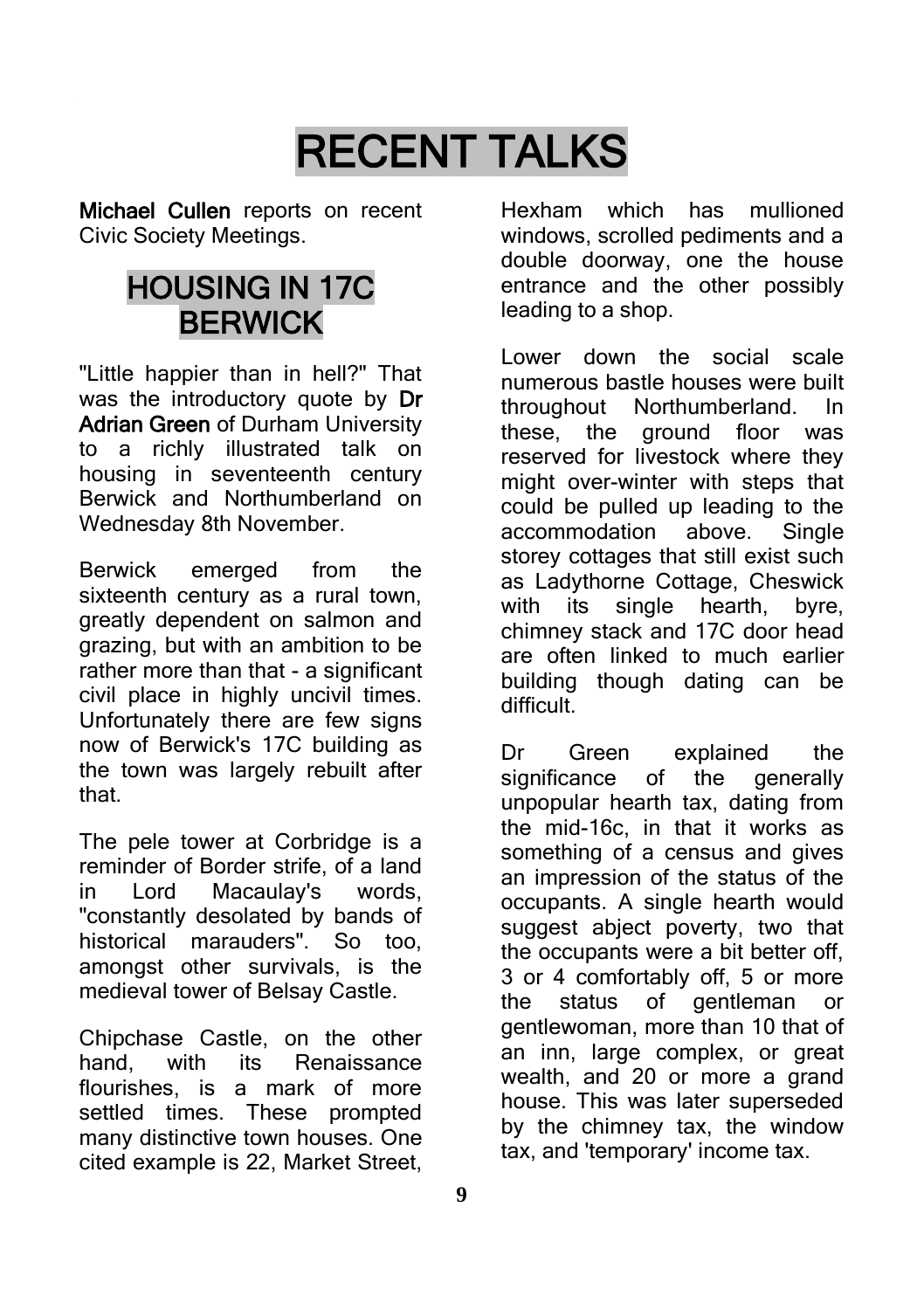Dr Green was introduced and thanked by Catherine Kent, one of his PhD Students.

# NCC NORTH OF TYNE DEVOLUTION TEAM

Geoff Paul made another of his January visits to the society ruefully suggesting he wouldn't altogether mind a summer date. While he had previously been briefing us on planning and the economy, he was here this time as part of the North of Tyne Devolution Team to outline progress in that direction.

He made clear what was being considered Devolution and that was the transfer of funding by the Westminster government to a combined authority for it to decide how economic levers be applied. This stage has already been reached by some authorities such as Greater Manchester and Cambridge. Progress in the North-East had been held up by the Governmental requirement for an elected mayor: acceptable to the three Councils north of the Tyne, not so to the four south of the river. That stumbling block led to the withdrawal of the Government offer. Present negotiations with the Government are being conducted by the three northern bodies. As now planned the mayor will preside over a cabinet which will have two representatives from each of the three existing Authorities, and will appoint an Ambassador for

Business, but have no casting vote or power of veto.

Mr. Paul sees devolution offering considerable opportunity for the region. It could lead to 10,000 new jobs with over two million pounds of private investment and much increased output. Growth areas are seen as digital fields, offshore, pharmaceuticals, financial services and tourism. While the offered twenty million pounds per year over a thirty year period is no great sum it needs to be seen as part of a long term, ongoing process with future deals possible. To maximise opportunity efforts must be made to link skills more directly with employment prospects. Education has been made part of the deal, something that could benefit the Region's under-performing schools.

The region's 800,000 people place it demographically at a lowish number for a Combined Authority. It is unusual too in being a predominantly rural area. It does though have 23,000 businesses employing 410,000 workers, 85% of whom live north of the Tyne. It is seen as important that the pull of Newcastle be resisted and that the rural hinterland is adequately provided for.

Zoreen, Lady Hill, thanked Mr. Paul for his 'lucid and in-depth' exposition of the state of play.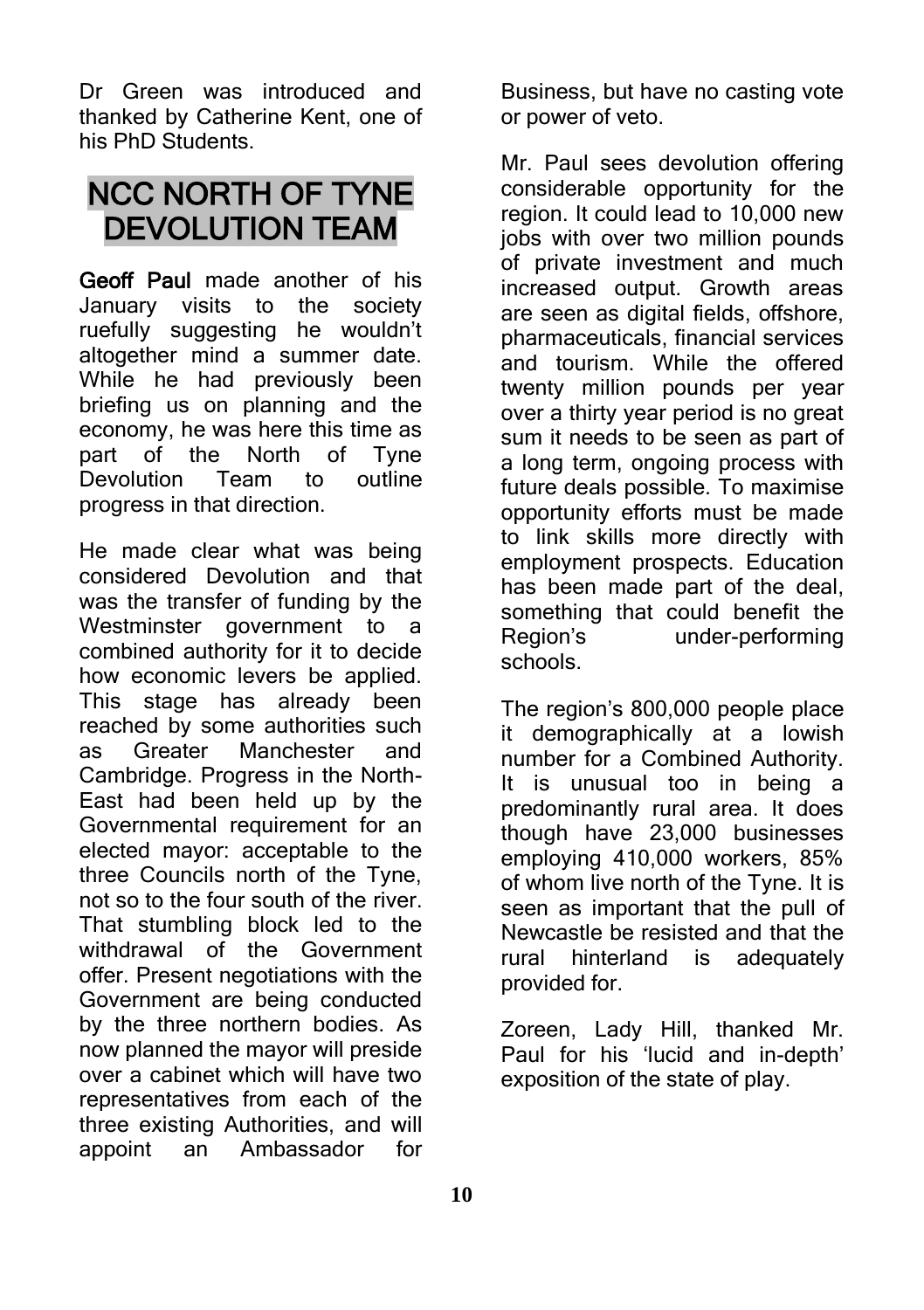## **NORTHUMBRIA HEALTHCARE**

The Society was addressed on the evening of Monday, February 26th, by Mrs. Daljit Lally, Chief<br>Executive - Northumberland - Northumberland County Council, Executive Director<br>of Delivery - Northumbria - Northumbria **Healthcare** 

She drew attention to the wide range of services provided across Northumbria and North Tyneside: over 600 services for a population of 316,000 with a budget of £790m. These included general<br>hospitals at Hexham North hospitals at Hexham, North Tyneside and Wansbeck, and four community hospitals, with current plans for Berwick's naturally arousing the greatest interest. Consideration is currently being given to having the new hospital as part of an integrated development with health, social care and leisure services.

In response to questioning though she made clear that there is no possibility of having the specialist staff needed for regaining an A&E service or of having it as a teaching hospital - though members raised in Berwick could remember it doing both. A wide range of services can also be accessed through G.Ps.

Patient satisfaction has been high, ranging from 96-99% in the three cited categories, highly pleasing to staff, though that should not, she

stressed, give reason for complacency.

Changes she saw as worth consideration included widening the range of outpatient services, particularly for the vulnerable elderly patients, reviewing ambulance buses, and having more locally based paramedics. More generally, lessons could be learned from the 'lean' model of hospital management she saw in Seattle over such matters as the avoidance of unused space.

Talking more broadly, she showed that Berwick's employment rate is a little above that for the county as a whole though average earnings are lower. A need was seen to improve the performance of local schools to enable more successful employment applications. Cooperation with the Berwick Regeneration Commission was seen as a promising development while some funding could come through Border Line.

The Society Chair, Zoreen, Lady Hill, thanked Mrs. Lally for finding time from her busy schedule to speak to the Society.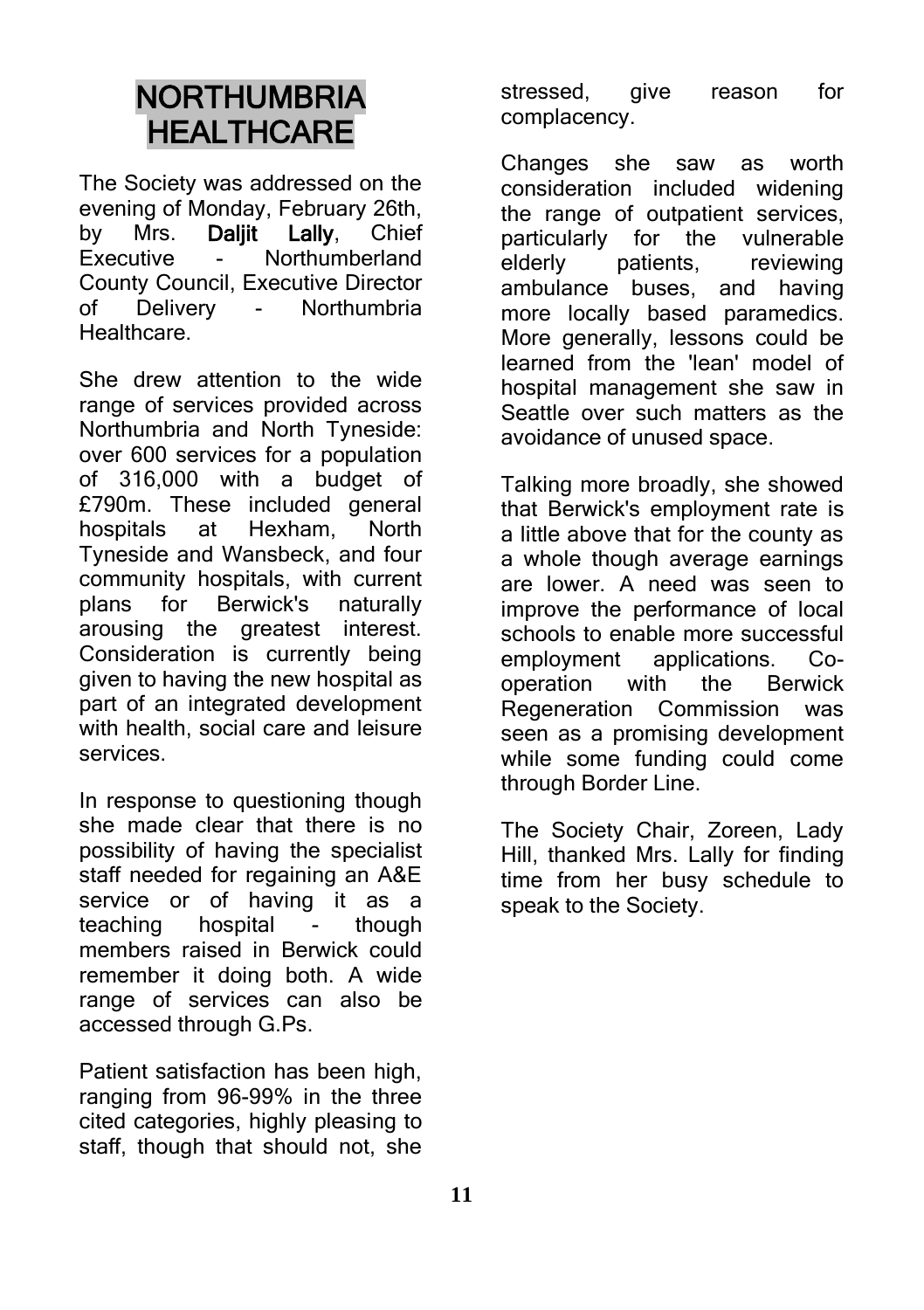# QUESTION TIME

On the evening of March  $14<sup>th</sup>$  the Civic Society held another<br>Question Time. The invited Question Time. The invited speakers were Jonathan Lee, Headmaster of Longridge School, Professor Wright, former Principal at Canterbury Christchurch University, and Tania Willis, the acclaimed illustrator.

Speaking first, Jonathan Lee started with a few facts about Longridge. Its 330 pupils range in age from three to eighteen. A recent inspection found the school compliant with regulation, doing excellent pastoral work, and making good academic progress. He stressed though that the aim should always be to do better.

The era of the one-post career has gone and today's youngsters face a more unpredictable future. This puts a premium on the acquisition of skills and the development of the kind of resilience that can overcome setbacks. Progress cannot be measured by exams. Education needs to be seen as a creative process with the question often more interesting than the answer. Teachers as role models need sufficient humility to show that they too can be learners. Communication, collaboration, and a sense of community are vital elements in the process.

Professor Wright's expertise was in employment law. Allied to that has been wide-ranging managerial

experience. This has included the governing body of an independent school, the board of an arts festival, and membership of a cathedral chapter. Since taking up residence full-time in Berwick he has been much involved with the Literary Festival as Chair of its steering group, and also with U3A, Probus, and the Parish Church and Arts Choirs.

Drawing on his own wide university background, he couldn't see the prospect of Berwick having its own university campus as feasible. Rather he saw Berwick, despite being a lovely town, having the sort of problems that other small coastal towns, such as Margate and Deal, have had since the days of their attractiveness as holiday destinations faded away. That though doesn't necessarily mean they are doomed to indefinite decline. What is vital is a clear vision for the future – that must precede money.

Tania Willis said that she is one of a number of illustrators living in Berwick and that in this respect the town punches above its weight. The usually solitary life of an illustrator is often now thought an easy one and she talked of life in squat studios before teaching at Glasgow's School of Art. Then it was off to Hong Kong where she spent twenty years. The subsequent reach of her art has been remarkable, ranging from airline logo to children's books with striking works such as 'Twenty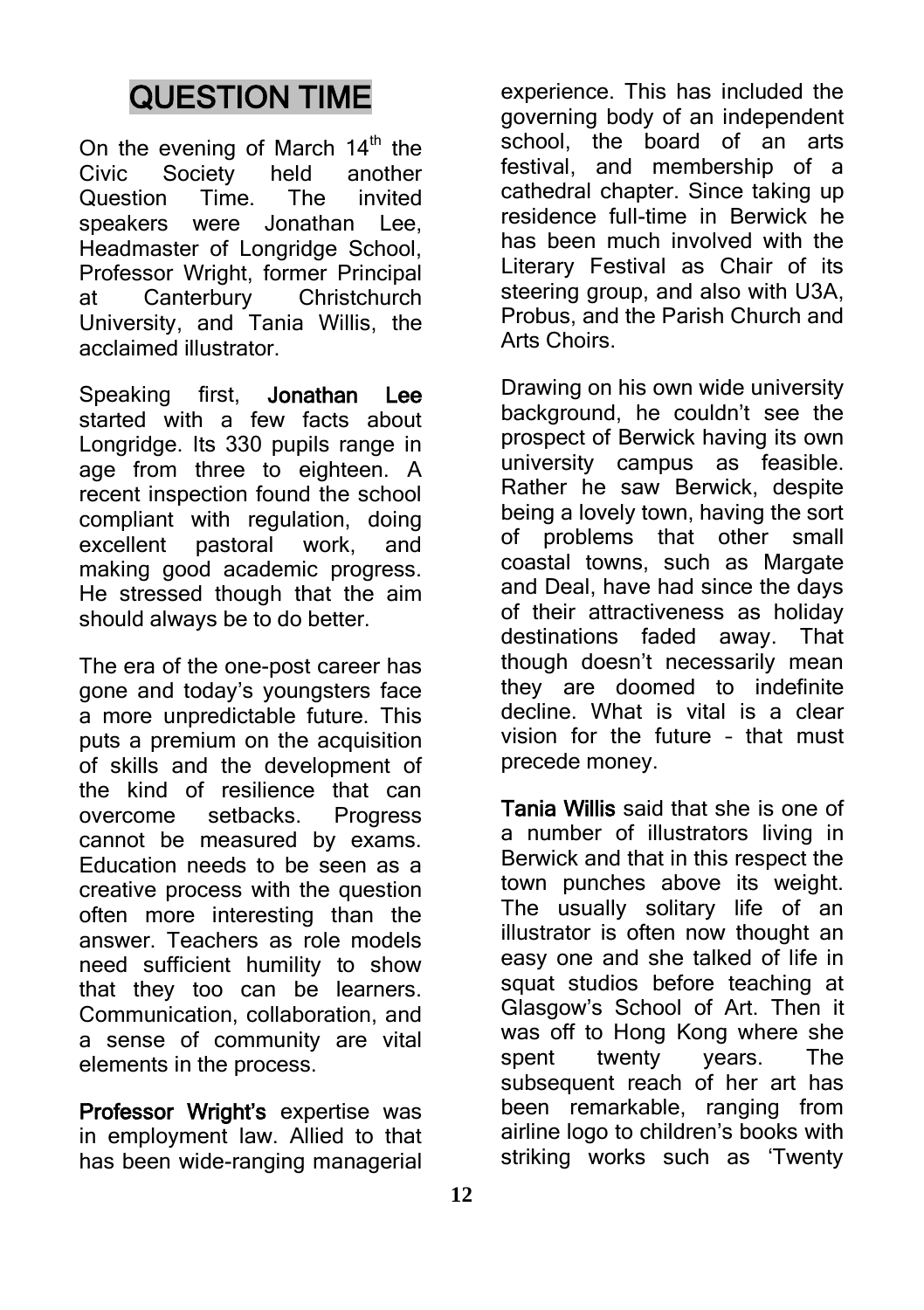Years of Dragon', and 'Giant Elephants' and she contributed to the Hong Kong Arts Festival. Other activities include developing wallpaper, drawing a number of maps, and designing a large mural for a children's home.

She is currently much engaged with the Tweed1000 project. As a preliminary, a variety of drawings and images are being assembled but a key requirement is to recruit an adequate number of stitchers. While much of the work will require considerable expertise, border work will be more straightforward. Inspiration for this has come from The Great Tapestry of Scotland and it is hoped this will result in a similarly memorable legacy.

Asked why he ruled out the prospect of Berwick having its own university campus, Professor Wright was convinced that there was not sufficient 'wind in the sails financially' to make this feasible. On the other hand, a further education college was certainly possible and would cut out those lengthy trips to Edinburgh and Newcastle.

Another questioner suggested the use of the Old Maltings as an Outreach Centre but was told that while it is relatively easy to get a building that is only of use if you can be sure to get sufficient income flowing through it. This meant siting one in an area populated with the necessary 'critical mass'.

A questioner asked Jonathan Lee whether he encouraged work placement. He definitely does, and the school runs an active programme which pupils take part in from the age of fourteen. The aim is to give pupils a broad experience of the working environment rather than trying to point them down career paths. It includes contact with community activities such as BARK.

Tania Willis observed that she did not think universities 'fleet-footed enough' at a time of change in higher education. While there was an increasing number of Asians on roles, the high cost of student loans was deterring many and arts subjects were further challenged by the number of school syllabus cuts.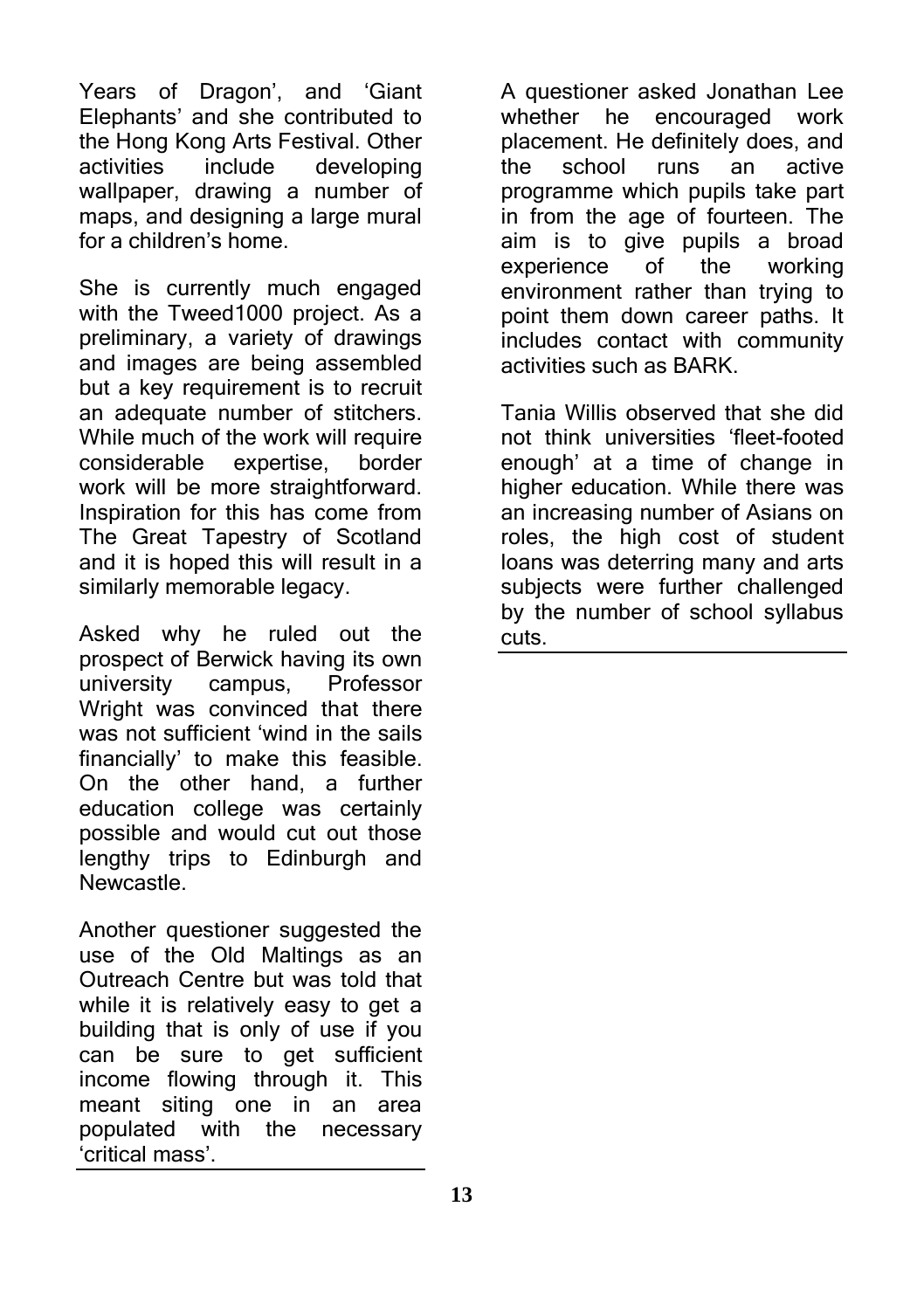# OTHER ITEMS

## MABEL PHILIPSON BERWICK'S FIRST LADY M.P.

It was something of an accident that brought Mrs Mabel Philipson into the political highlights. Her husband, Captain Hilton Philipson, had been returned as a Liberal M.P. in the 1922 General Election defeating a rival Liberal, Walter Runciman. A few weeks later a petition was got up against him under the Corrupt and Illegal Practices Act. His agent had overspent. This was not one of those cases of wild corruption at which Berwick had excelled in former times but seemingly a muddled affair with the Captain unaware of any excess spending. In due course the result was declared void.

Mabel Philipson was well known at this time as an actress, often appearing at The Gaiety. She resolved though to fight the byeelection as a Conservative. Campaigning, she was particularly anxious to scotch rumours that Baldwin planned a tax on foodstuffs, had a rather feisty meeting in Spittal in which she got involved in an unnecessary row about a lorry and was accused of claiming undue credit for the planned new bridge, and a better-

tempered one in the Corn Exchange in which ladies wore red hats and ribbons to counter the Liberal blue but most were not very interested in the speeches just wanting to 'cheer and cheer and cheer'. At the end she was besieged by autograph hunters and blew kisses to the crowd as she left. A helpful ditty was composed to assist her against Robson, her Liberal opponent:

#### 'If it's Mabel let her in, If it's Robson kick his shin'

She emerged from the contest triumphant; gaining twice the votes cast for her opponent, and took her seat as the third lady M.P. to be elected to Westminster. The seat had to be defended though in the General Election at the end of 1923 and here her majority was smaller though there was no lack of action. 'Hundreds of young people, most of them young women, not yet qualified to vote, have been behaving like hooligans, calling each other names of an unprintable character'. At yet another election the following year she was returned during quieter scenes when 'a mild sensation was caused by one woman screaming hysterically for three minutes on end'.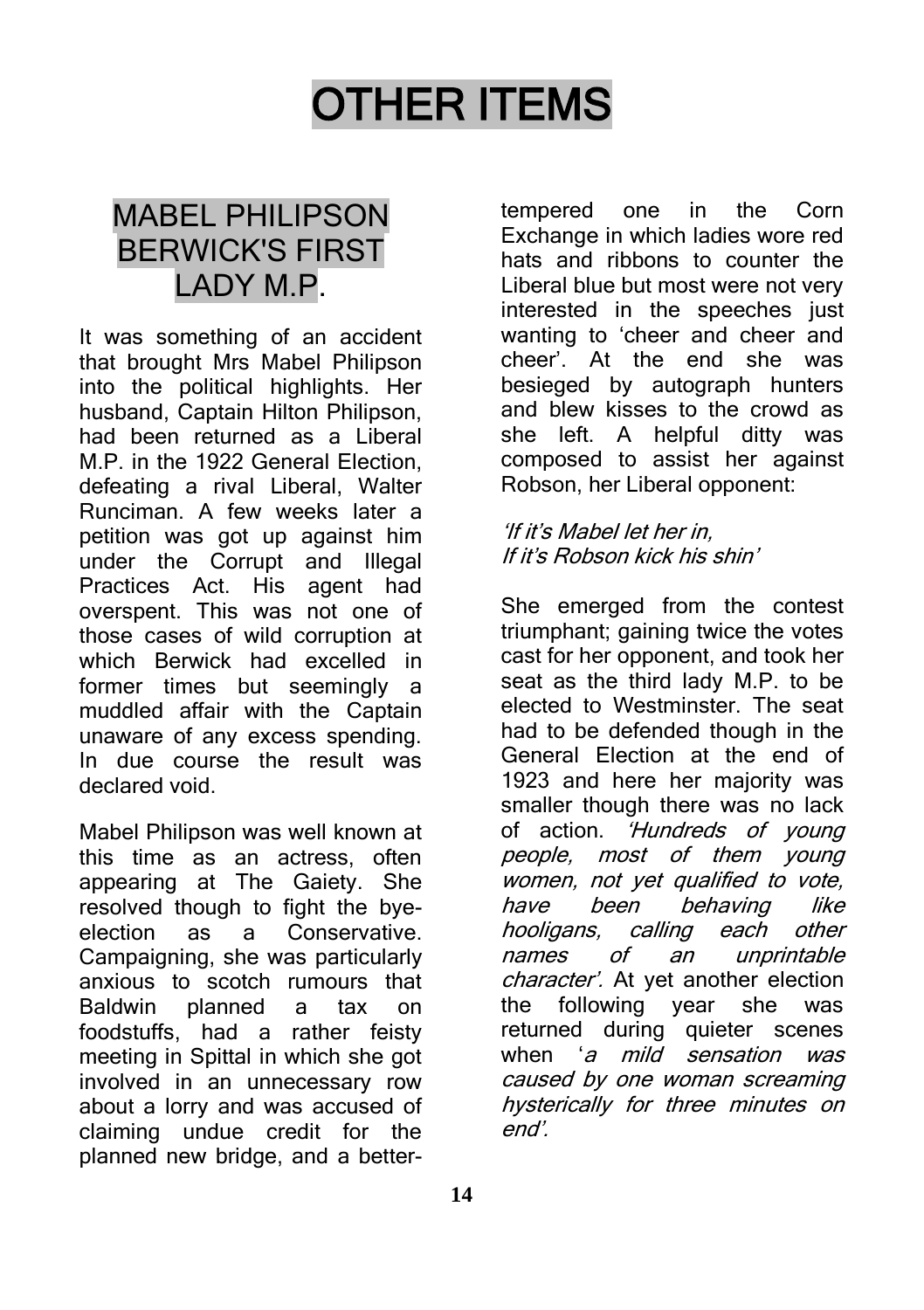As a politician she was accused of 'betraying her sex' by not supporting votes for women at 21; became embroiled in controversy as to whether there had been a Russian treaty; sat on a Commons Commercial Committee, and promoted a Rooks and Rabbits Bill – this last added ammunition to Berwick's Labour belief that she was not on their wavelength.

She was once green-carded only to find the lady calling her out of the Commons Chamber wanted only to know whether lady M.P.s were planning to have their hair bobbed.

She was rather accident prone. Mishaps included appearing at her first count with a black eye, having been given an accidental wallop by her police security; missing a constituency meeting after being late for a train; and being put out of action for a while after a mosquito bite.

There had for a while been rumours that she planned to retire before she actually did so in 1928, saying she wanted to spend more time with her family: her son's health had been a concern. Also perhaps to have more time on her farm on which she'd won awards. Before long too she was back on the stage, appearing in Galsworthy's 'Exile'.

A number of presentations were made to her, one by the Conservative Party at Etal Manor.

She married twice but her first husband was killed in a car accident six months after the marriage. She had three children by her second husband and died in 1951 at the relatively young age of 64.

#### Michael Cullen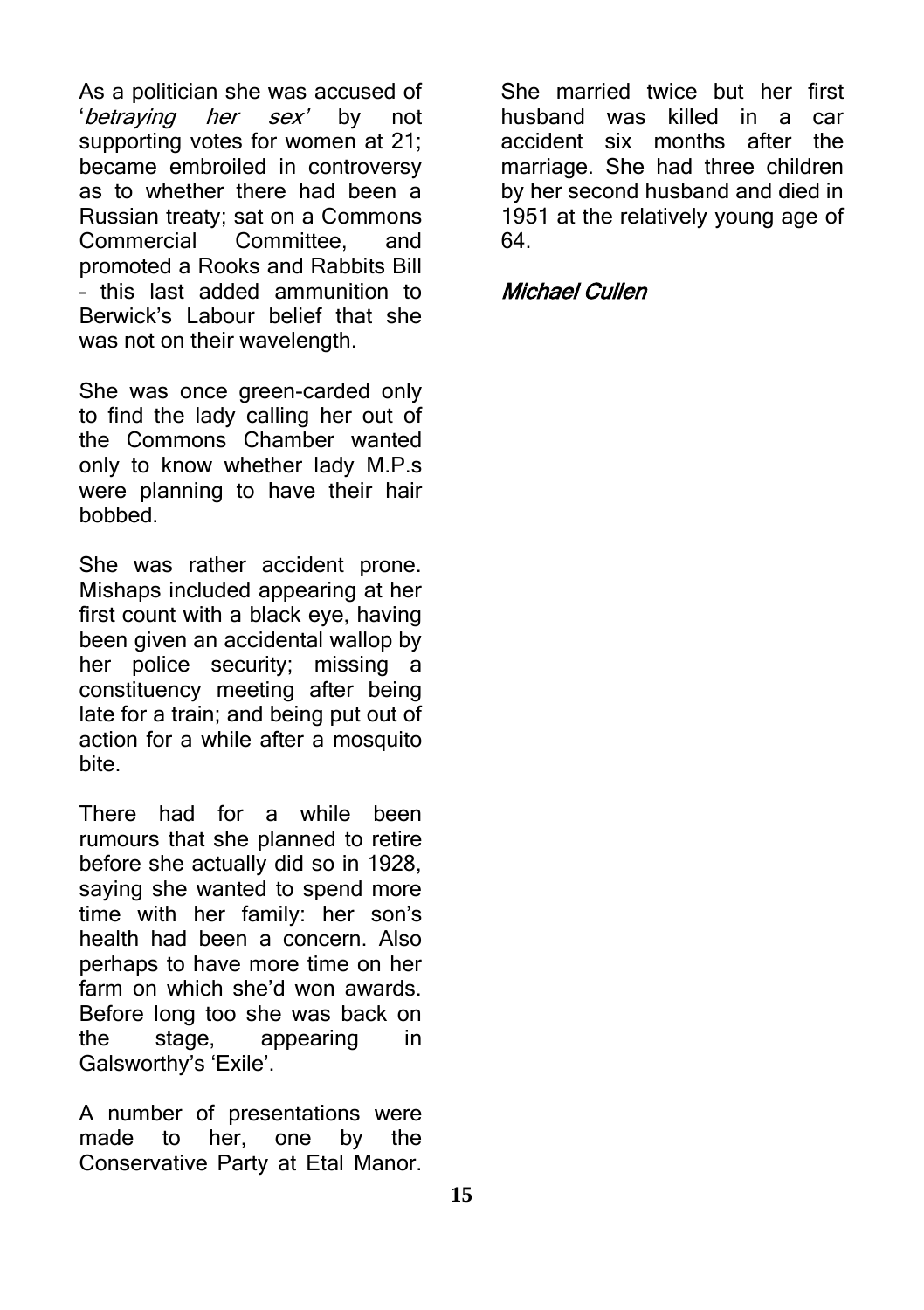## BERWICK AND THE COLDSTREAM **GUARDS**

.............if King Charles II had asked the right question, they might have been called Her Majesty's Berwick Guards............



Major The Reverend Canon Alan Hughes MBE TD CF, conducting a Flodden Day ceremony with a fellow Coldstreamer

When Civil War broke out in England in 1642 Berwick-upon-Tweed was garrisoned by the Scots, the Scottish Army adventuring around England until 1647. On 28th April 1648 Berwick was taken by Sir Marmaduke

Langdale and Sir Charles Lucas' Royalist force of 120 horsemen. Oliver Cromwell deposed them that September, demanding Berwick Burgesses provision and billet his soldiers, whilst he took up residence at Mordington House, entering Berwick himself on Sept 30th. On 30th January 1649,<br>Charles I was executed at I was executed at Whitehall and Great Britain became a Protectorate under Cromwell.

The Governor of Berwick in 1649 was 'Roundhead' Colonel George Fenwicke of Brinkburn House, who, with his father-in-law Sir Arthur Hasselrigge, formed Monck's Regiment of Foot near Berwick in 1650. After battles at Dunbar and Edinburgh, they settled at Coldstream, before marching to London to lay down their arms for Charles II in 1660. After quelling a final riot, they were not required to lay down their arms, making The Coldstream the oldest continuously serving regiment.

Instead of asking "where were you raised?" Charles asked "where have you marched from?" and so they took the name Coldstream Guards instead of Berwick Guards!

Fenwicke also caused the Parish Church to be built. Work began in 1648 using stones and timbers from Edward I 13thC Berwick Castle. The oak roof beams were 300 years old when first cut, seedlings when Celtic Saints laid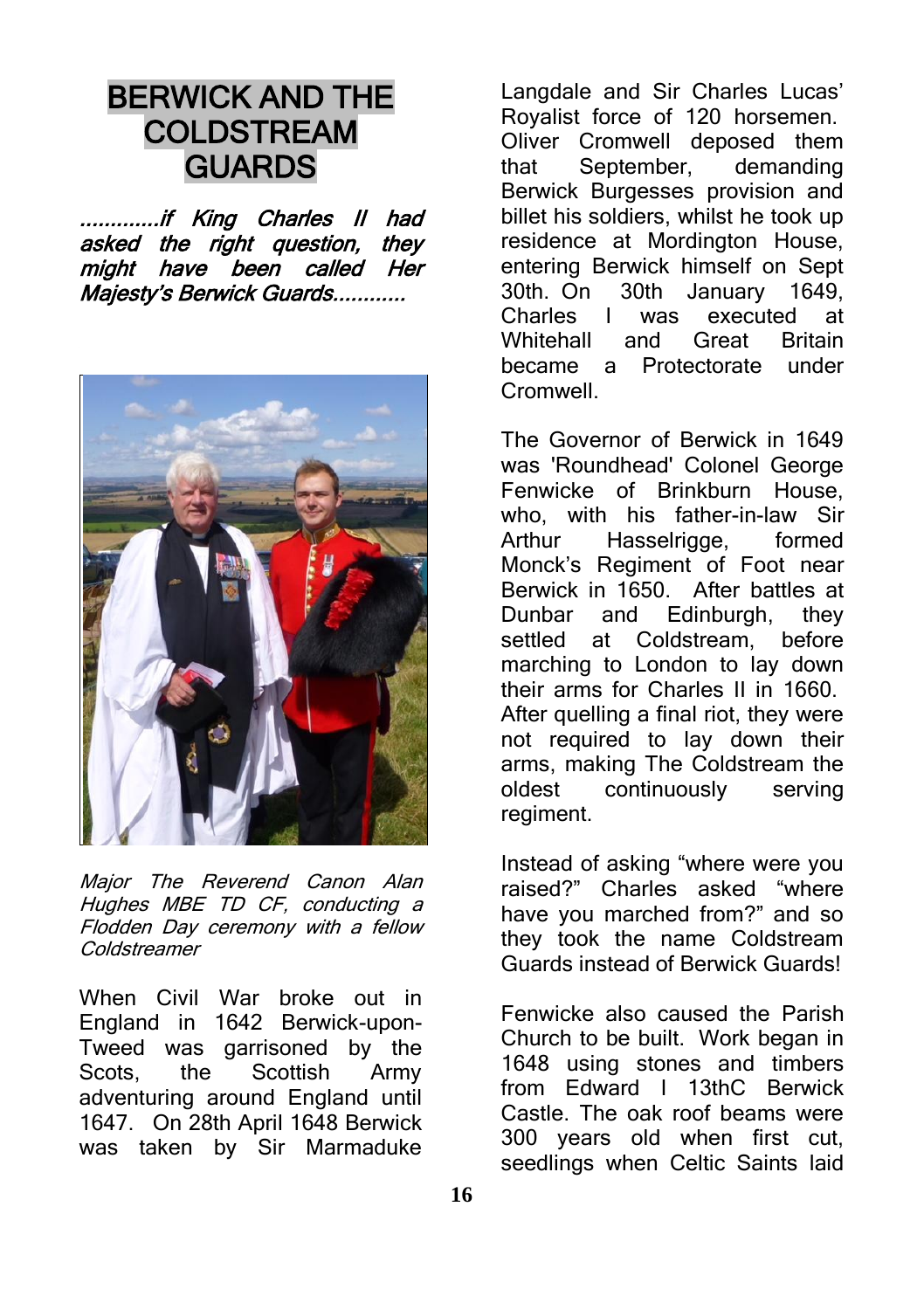the foundations of Christian faith on nearby Holy Island.

Fenwicke's memorial on the wall of Holy Trinity reads "a good man is a publick good". Above his stone hang The Coldstream Regimental and Queen's Colours, presented by General Sir Mike Rose in 2000. Poignant for me, having served alongside Mike with The Coldstream in Aden in the 1960s. I petitioned The Queen and Regiment for the Colours through fellow Coldstreamer Viscount Ridley and also suggested to him a visit to Berwick by The Queen, which took place later.

When The Scots crowned Charles II in 1649, Cromwell returned to Berwick 13th July, provisioning the garrison with 3000 tents, 3000 quarters of wheat, 2800 of oats, 400,000 pounds of biscuits, and 180 tons of cheese. He sent 2,500 men ahead to Sir Arthur Hasselrigge, to keep the Berwick to Edinburgh road open for his main force to challenge Charles.

As Cromwell reached the outskirts of Berwick on July 12th, The Mayor and Corporation directed that "it is thought fitt and so hereby ordered that all the Burgesses who have borne office shall be in their gownes, and all other the free burgesses to accompany Mr Maior and the Justices to-morrow morning to attend the General at the first muskitt when he cometh in." Cromwell passed through

Berwick and on to Mordington, his headquarters back in 1648.

The foundation stone of Berwick Parish Church was laid at this time, and Cromwell is credited with influencing the design: no bells, stained glass or sanctuary, the pulpit and bible central in the church, surrounded by box pews. A plain Puritan preaching box, the only Parish Church to built in such a distinctive style during The Commonwealth.

Richard Cromwell succeeded upon the death of his father: the Guild of Berwick Freemen sent him a letter of congratulation. Richard's protectorate lasted barely a year and over the summer of 1659 it was rumoured in the town that General Monck, then occupying Coldstream, was undecided in his loyalty.

The Berwick Guild Book records that "An emergency meeting of the Guild was called 2nd January 1659, as The Mayor had had reported to him by a friend that The Lord General Monck had left Coldstream and made rendezvous at Millfield that day. It was agreed that a letter be sent to The Lord General assuring him that Town was at his service. The letter to be delivered by Alderman Watson, Mr Pratt, Mr Webb and Mr Jackson." Note January 1659! – in those times they did not turn the year until March 22nd - year to year was March 22nd to March  $22nd!$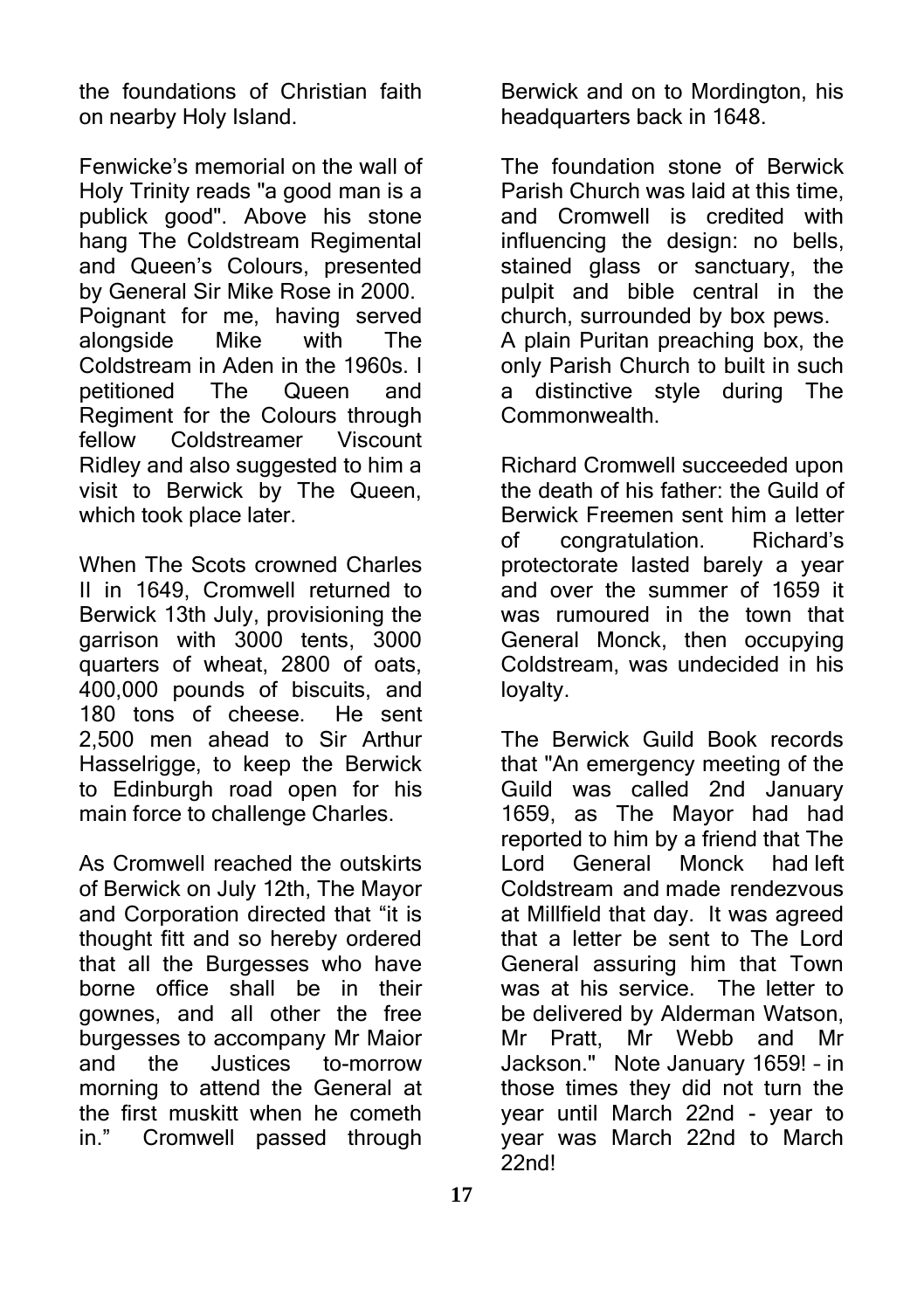Berwick armed itself with old Civil War armour and prepared defences against attack by<br>Monck The Lord-General and The Lord General and Lady Monck came to visit Berwick and were welcomed by The Mayor with gifts of wine and sugar, both General and Town agreeing, with fingers crossed, that they were both still loyal supporters of the Parliamentarian cause.

However, as history shows, Monck and his Regiment headed south to Tower Hill via the Knavesmire at York and by the next summer had welcomed the Restoration of the Monarchy as had the people of Berwick-upon-Tweed.

The Berwick/Coldstream link is very personal for me. In 1952 I was made an altar boy by the Reverend Tony Smith, who had come to our Yorkshire parish directly from serving as curate at Berwick Parish Church. In 1963 I ioined The Coldstream, in 1994 became Vicar of Berwick to find that the Church had been built by my Regiment in 1650, and in 2015 moved to live in a house built on the gardens of the house where Colonel Fenwicke, founder of my Regiment, once lived.

#### Alan Hughes

# BERWICK FLOOD RISK **STUDY**



John Webster writes that 'as a newcomer to Berwick I wondered about the possibility of flooding of Sandgate, Bridge Street and Palace Green in the event of an exceptional flooding event from the river. I wrote last year to NCC to ask if they had considered installing inexpensive sliding board barriers at the openings in the Quay Walls such as Sally Port and Sandgate to prevent ingress to the town in such an event.

Much to my delight I got a response from Catherine Seymour, then recently elected as Councillor to say that she was looking into the flood risk issue as a priority issue. She kindly let me use the material below to bring me up to date on what was going on and I thought it might be of interest to others. This article did appear in the Berwick Advertiser a couple of months ago so some may be familiar with the content.'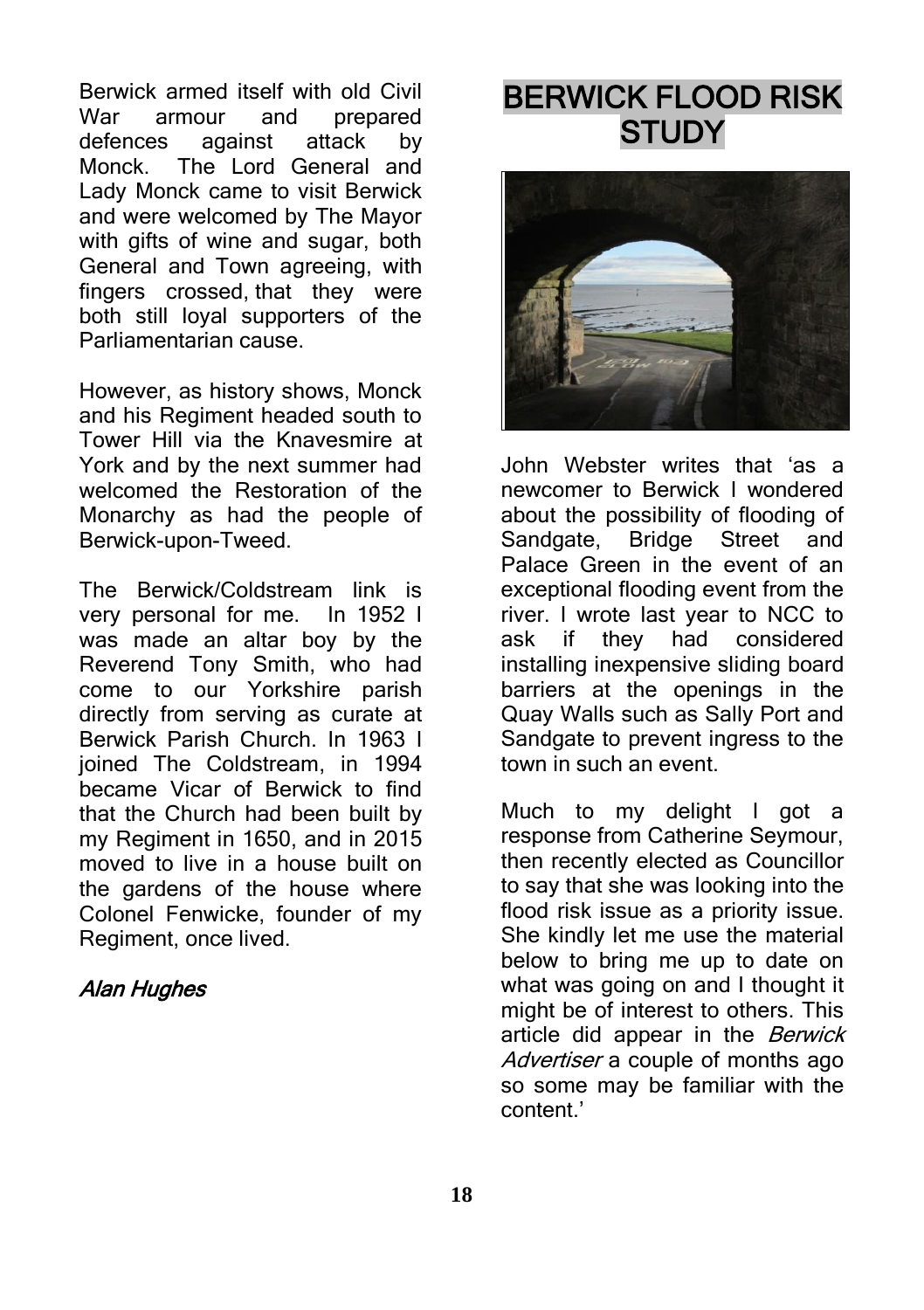#### Call made for study of potential flooding sites

Councillor Catherine Seymour, Conservative Councillor for Berwick North, is leading efforts to investigate possible flooding and drainage weaknesses in the town after being contacted by worried residents. Now she says Berwick is being pushed as a priority area for study after meetings with Northumberland County Council officers and Northumbrian Water. There are hopes a Berwick Integrated Drainage Study will be brought forward as soon as possible with detailed flood modelling to highlight any potential problems.

Cllr. Seymour says some prevention work was carried out after storms Desmond and Eva in 2015/2016 but people are concerned about flood risk remaining a problem.

"I have been contacted by several people with worries and I feel we need to have a more detailed study of Berwick to discover weaknesses with local drainage, sewer outfalls to the River Tweed, and protection from the river itself," she said.

"Understandably, people want to know the full situation and how prepared we are, as flooded homes can be horrendous for those affected. We also know there are concerns about some areas of Berwick being susceptible to flood waters, including North Road and Newfields."

"As well, a storm tide, such as the tidal surge in 2013 from the North Sea could cause flooding around Sandgate and the Quayside area too, so emergency procedures need to be in place."

"I am pleased we will be pushing Berwick Integrated Drainage Study as a priority and I am hopeful it will be treated as such and any necessary work can begin quickly.

Berwick MP Annie-Marie Trevelyan added:"I am glad that we are working together to push for this study to protect residents and our landscape." She added: "This has been a very important issue for me for some time, which I have raised repeatedly with Northumberland Water through meetings and correspondence. We need to ensure that we protect our local residents from potential flooding and our environment from the damage that results from weaknesses with local drainage."